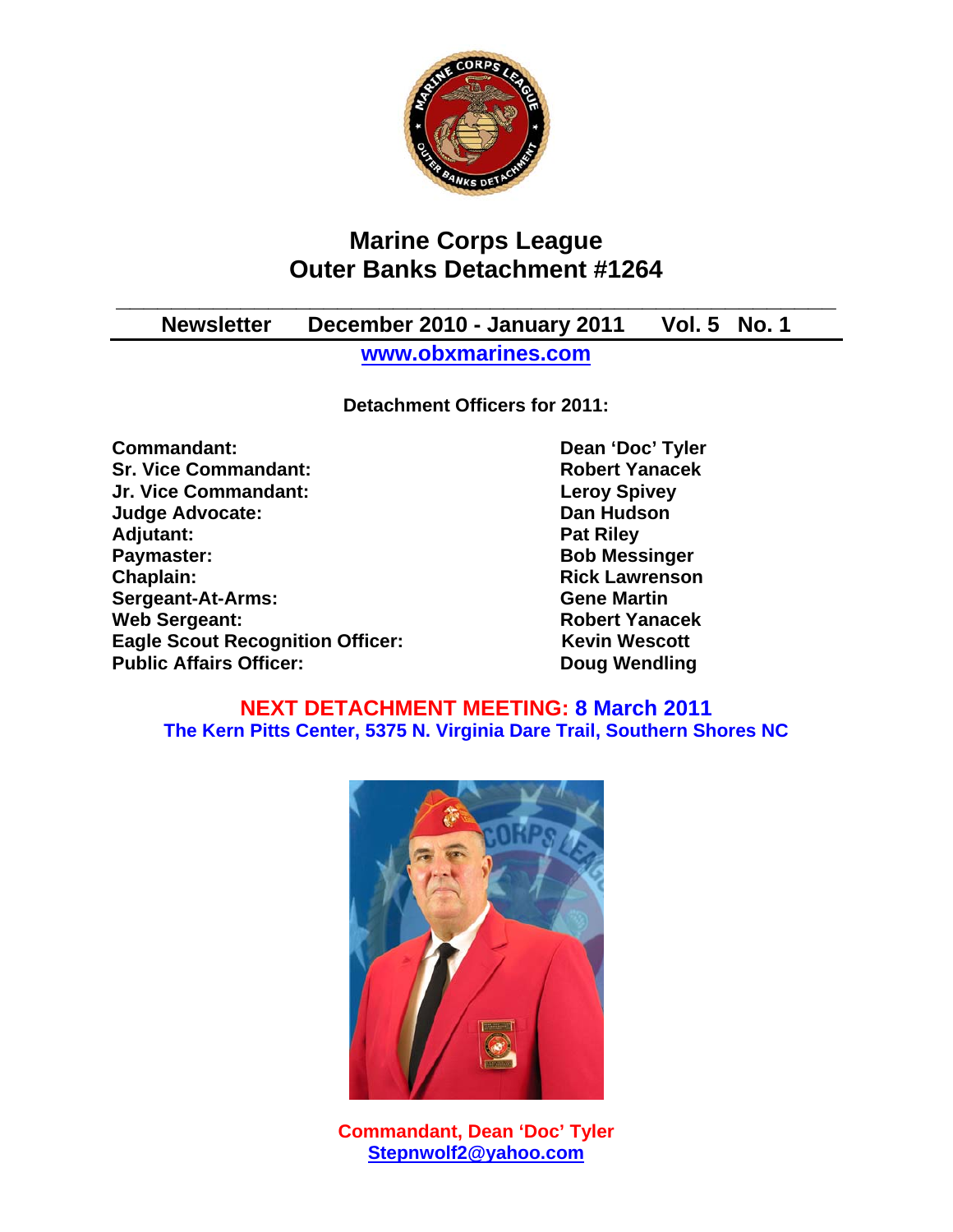## **Current Intel:**

#### **Check your Detachment Website OFTEN: www.obxmarines.com**

#### **Detachment Officer Installation:**

**Detachment Officers for 2011 and 2012 were installed at the regular January 2011 meeting. Come to the next meeting and get to know your Detachment leadership.** 

#### **2010 Toys For Tots Campaign:**

**Detachment Paymaster, Bob Messinger, coordinated the Toys For Tots campaign again in 2010 and did a great job, assisted by John Jumet. Detachment members collected 504 toys for local children and contributed 114.5 hours in volunteer time. Contact Bob to learn how you can participate in our 2011 campaign: messinger.b@obxmarines.com You'll be glad you did!** 

#### **Veteran's Outreach Program:**

**VA representatives of the Rural Health Initiative will be conducting an outreach program at the Corolla Library [252-453-0496], 1123 Ocean Trail [NC 12] from 1030 to 1330 on 2 March 2011. The objectives of the program are to inform local veterans of the latest VA rulings and assist them in applying for the benefits they're entitled to. No reservations required. Please help us get the word out to ALL VETERANS in our community!** 

#### **Kelly's St. Patrick's Day Parade:**

**Detachment members will be participating in the 2011 St. Patrick's Day Parade. Sign up to join your fellow members on Sunday, 20 March 2011 by contacting Detachment Senior Vice Commandant, Robert Yanacek at webmaster@obxmarines.com or 252-305-5026. We'll have a jeep, a pickup and a marching unit with our Detachment banner.** 

### **Once a Marine, ALWAYS a Marine…**



**Pay your dues promptly to continue receiving your Marine Corps League benefits… Unsure if/when your membership dues need to be paid? Contact Bob Messinger, Paymaster at messenger.b@obxmarines.com**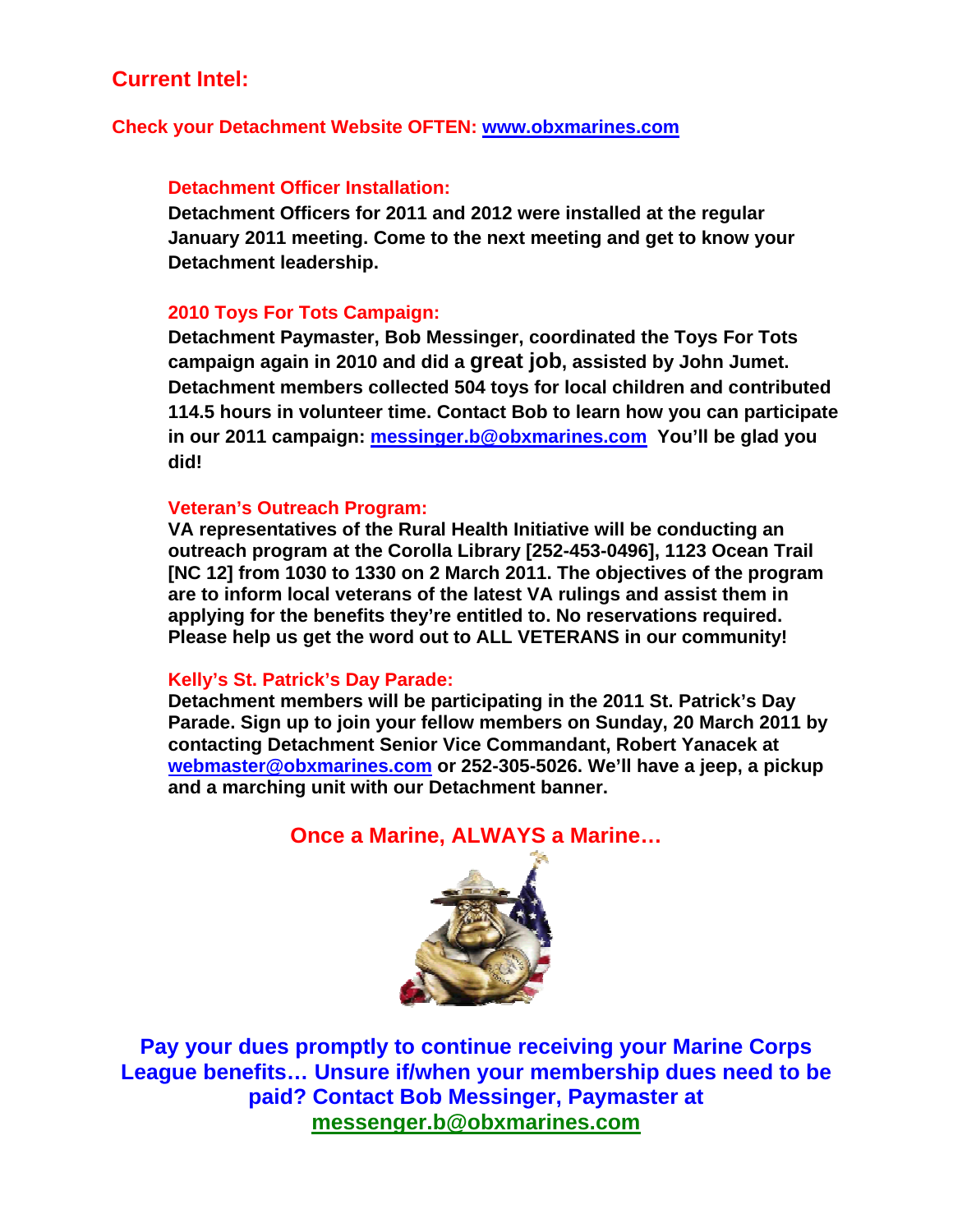**Member Businesses: We would like to place a link for any member business on our web site. Please send info to Robert Yanacek, our web sergeant, at webmaster@obxmarines.com. Support member's business if at all possible…** 

## **Eagle Scout Recognition:**

**The goals of Marine Corps League Outer Banks Detachment # 1264 Eagle Scout Recognition program are as follows:** 

- **1. To congratulate and give recognition to members of the Boy Scouts of America who have fulfilled the requirements and obtained the highest award in Boy Scouting.**
- **2. To have the Eagle Scout become aware of the skills that he has mastered to become an Eagle Scout are also held in very high regards by the Marine Corps and Corporations throughout the United States.**
- **3. To fulfill part of the Marine Corps League Mission, which is to preserve the traditions, promote the interest, and perpetuate the history of the United States Marine Corps.**

If you are aware of a Scout working toward Eagle Scout recognition, please contact: Kevin Wescott kevwes2001@hotmail.com

#### **RECRUITING:**

**Recruiting literature is available for all members. Pick some up at the next meeting or request some from your Detachment leadership. Carry recruiting info and applications in your car and never miss and opportunity to let a fellow Marine/FMF Corpsman know what we're about. Make it your objective to recruit one new member this year. Current membership is 45. Recruiting is EVERYONE'S responsibility! Tell your buddies what they're missing….** 

**Check your Detachment website often: www.obxmarines.com**

**Also, North Carolina and other MCL information is available at the Department NC website: www.ncmcl.org** 

**National Marine Corps League website: www.mcleague.com ALSO: Syndicated Marine Corps League News… www.ncmcl.net** 

### **Detachment Programs/Actions/Events:**

**Volunteer Drivers: to provide transportation of fellow veterans to meetings, Detachment events, VA Hospital, airport, etc.** 

**Notary Public Service: Provided at NO COST to members needing Notary services. Contact Robert Yanacek, Detachment Senior Vice Commandant/Web Sergeant.** 

**Toys For Tots – Detachment Participation: Contact Paymaster, Bob Messinger, 441-6559, messinger.b@obxmarines.com**